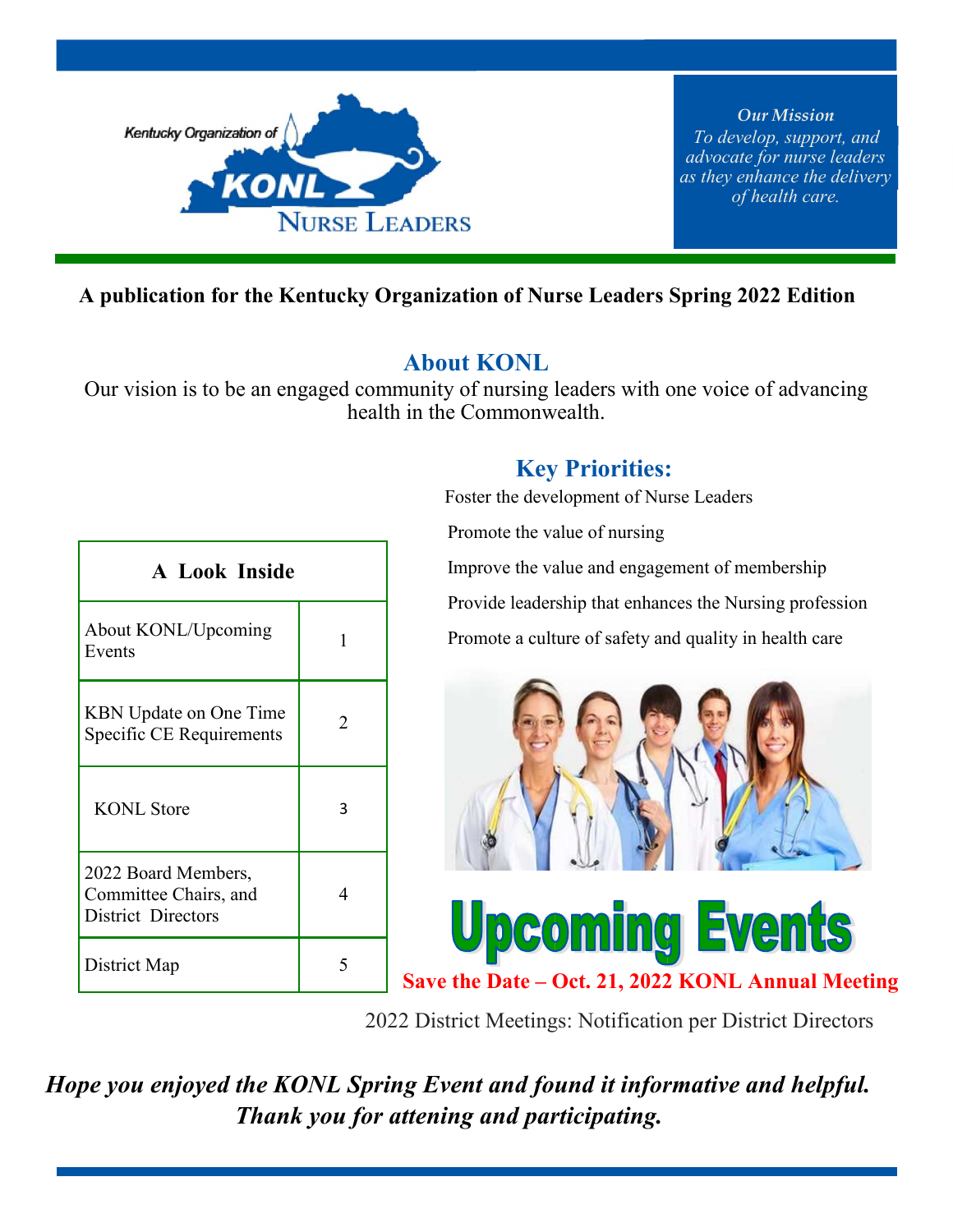### **One Time Specific CE Courses**

Effective January 13, 2022 Pursuant to 201 KAR 20:215 competency requirements - All RNs, LPNs, and APRNs must complete the following contact hours in Suicide Prevention and Implicit Bias.

#### **Suicide Prevention**

- A minimum of 2 contact hours in suicide prevention which includes:
	- o 1 contact hour in suicide prevention generally; and
	- o 1 contact hour that addresses:
		- Chronic toxic stress and secondary traumatic stress potentially increasing the incidence of suicide amongst nurses;
		- A confidential and standardized pathway to care for nurses that addresses screening, assessing, safety planning, referrals, and follow-up for nurses at risk for suicide;
		- Systems of care, evidence-informed approaches, and best practices to reduce suicide rates; and
		- Ethical legal considerations for caring for patients and nurses who are suicidal.

#### **Implicit Bias**

- A minimum of 1.5 contact hours in implicit bias that addresses:
	- o The impact of historical racism and other forms of invidious discrimination on the provision of healthcare;
	- o Methods of evaluating the presence and extent of implicit bias; and
	- o Measures that may be taken to reduce implicit bias.

Nurses who hold an active license on *July 1, 2022* must complete the hours by *July 1, 2023*.

Nurses who obtain a license by examination, endorsement, or reinstatement *after July 1, 2022* must complete these hours within *3* years of licensure.

These are one-time requirements and will not need to be repeated. RNs and LPNs may apply these contact hours to their annual CE requirements for the earning period in which they are completed. APRNs will not be able to apply these hours to their annual CE requirements, as they do not include pharmacology content.

Additional information on continuing education requirements is found at https://kbn.ky.gov/Education/Pages/Continuing-Education-Competency.aspx.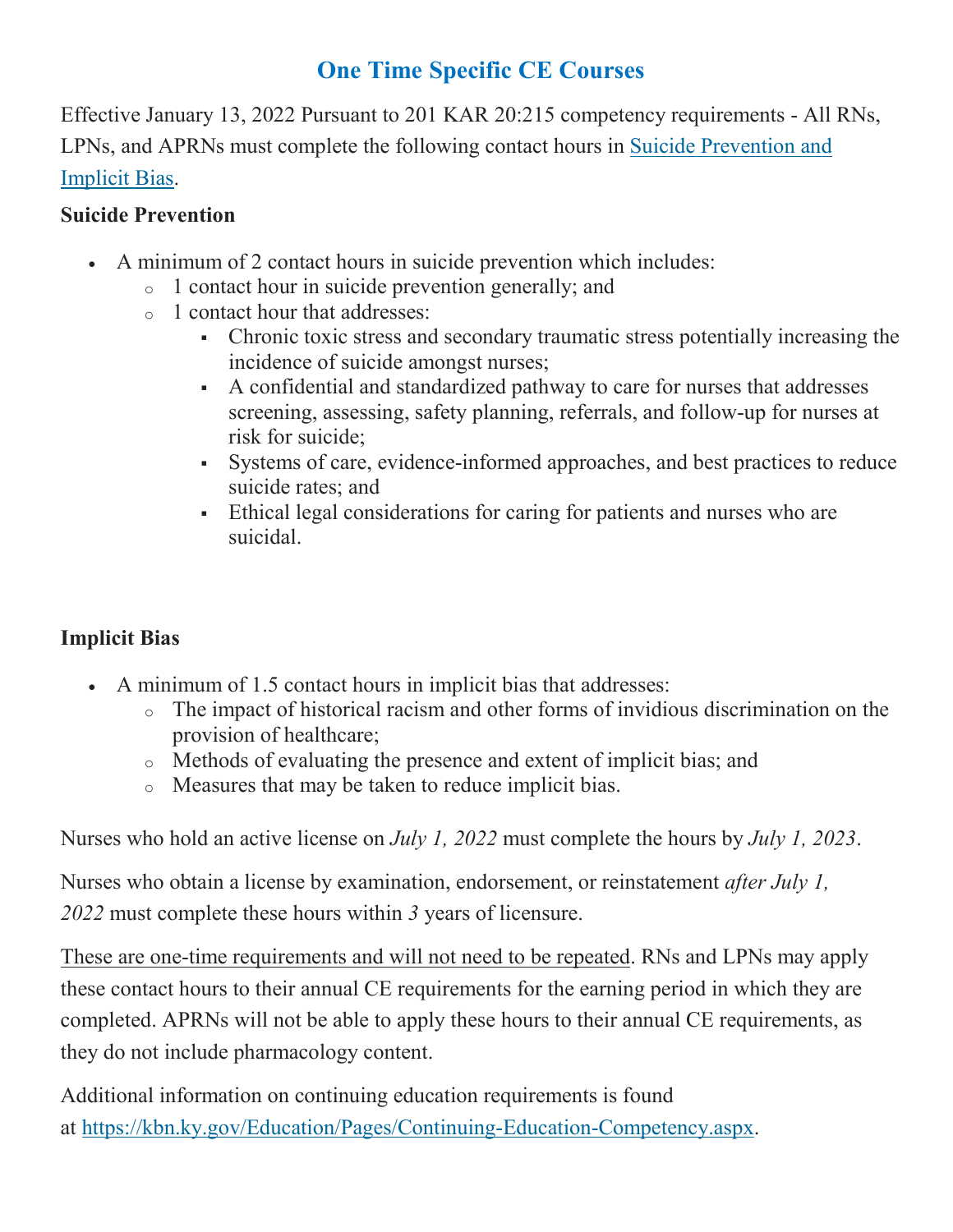# KONL Store

## **KONL Store**

#### *We have a new KONL store! Check out our KONL merchandise today!*

KONL shirts are now available for all KY nurses to purchase! Pick one up in red or blue; they are available in multiple styles. Kentucky Organization of Nurse Leaders Apparel Store (printavo.com) Help support our organization and get some custom apparel. \$5 of every item goes back to KONL!

# KONL Store

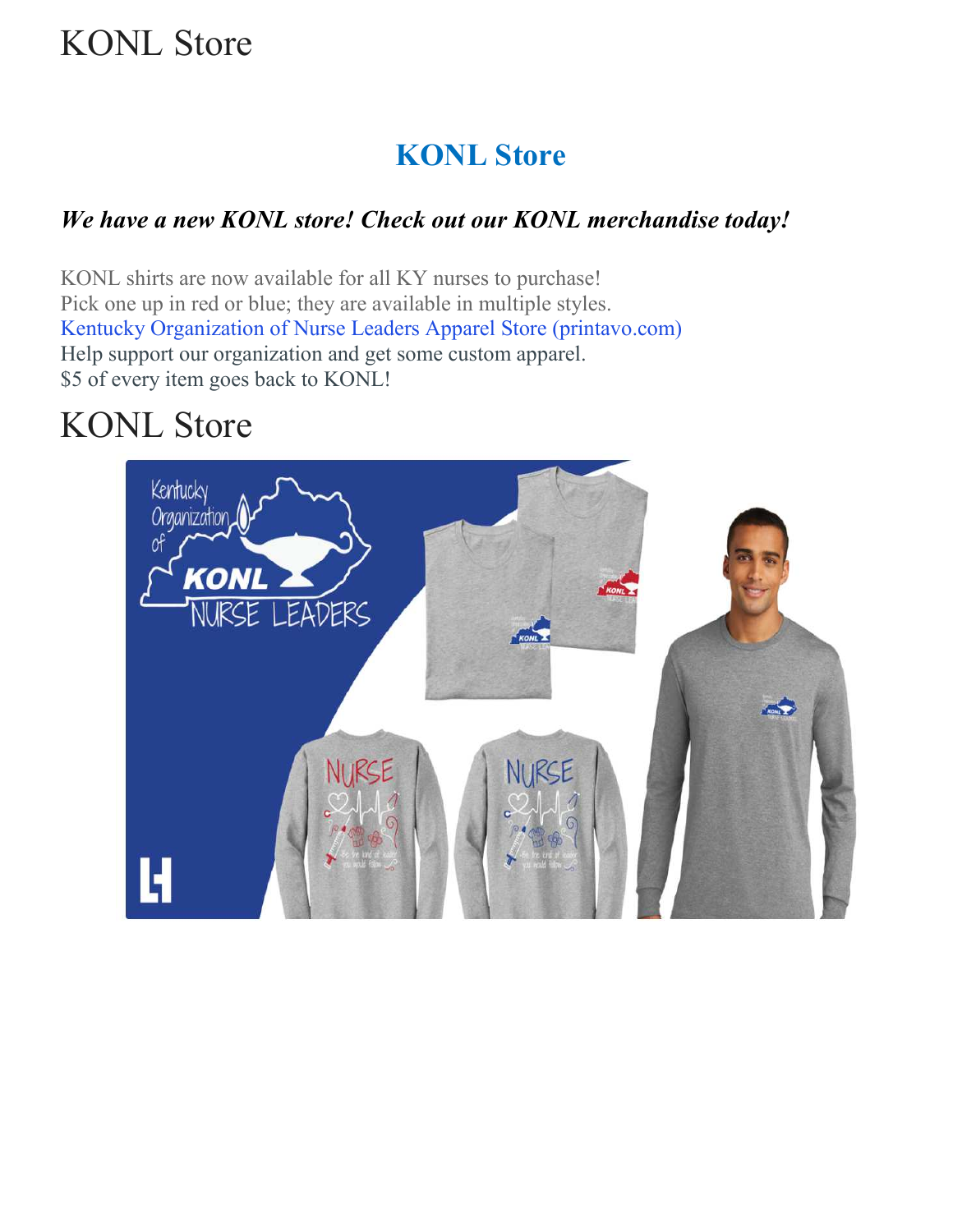## **2022 KONL Board Members**

| President                        | Michelle Pendleton   |
|----------------------------------|----------------------|
| Past President                   | Kristin Pickerell    |
| President-Elect                  | <b>Election TBD</b>  |
| Secretary                        | <b>Kelly Jenkins</b> |
| Treasurer                        | <b>Cathy Stewart</b> |
| Information Officer Shannon Long |                      |

## **2022 Committee Chairs**

| <b>Bylaws Chair</b>                    | Michelle Pendleton         |
|----------------------------------------|----------------------------|
| Scholarship Chair                      | Shannon Long               |
| Membership Chair                       | Lynne Warner Lynn          |
| Program Chair                          | Annie Payne, Deanna Parker |
| Nominations Chair Kristin Pickerell    |                            |
| Legislative Chair Michelle Pendleton   |                            |
| KHA Representative Deborah Campbell    |                            |
| <b>KBN</b> Representative Mandi Walker |                            |

## **2022 District Directors**

| <b>Bluegrass District</b> Brandy Mathews |  |
|------------------------------------------|--|
| Cumberland District Judy Ponder          |  |
| Ohio Valley District Joann Mattingly     |  |
| Twin Lakes District Alysia Adams         |  |